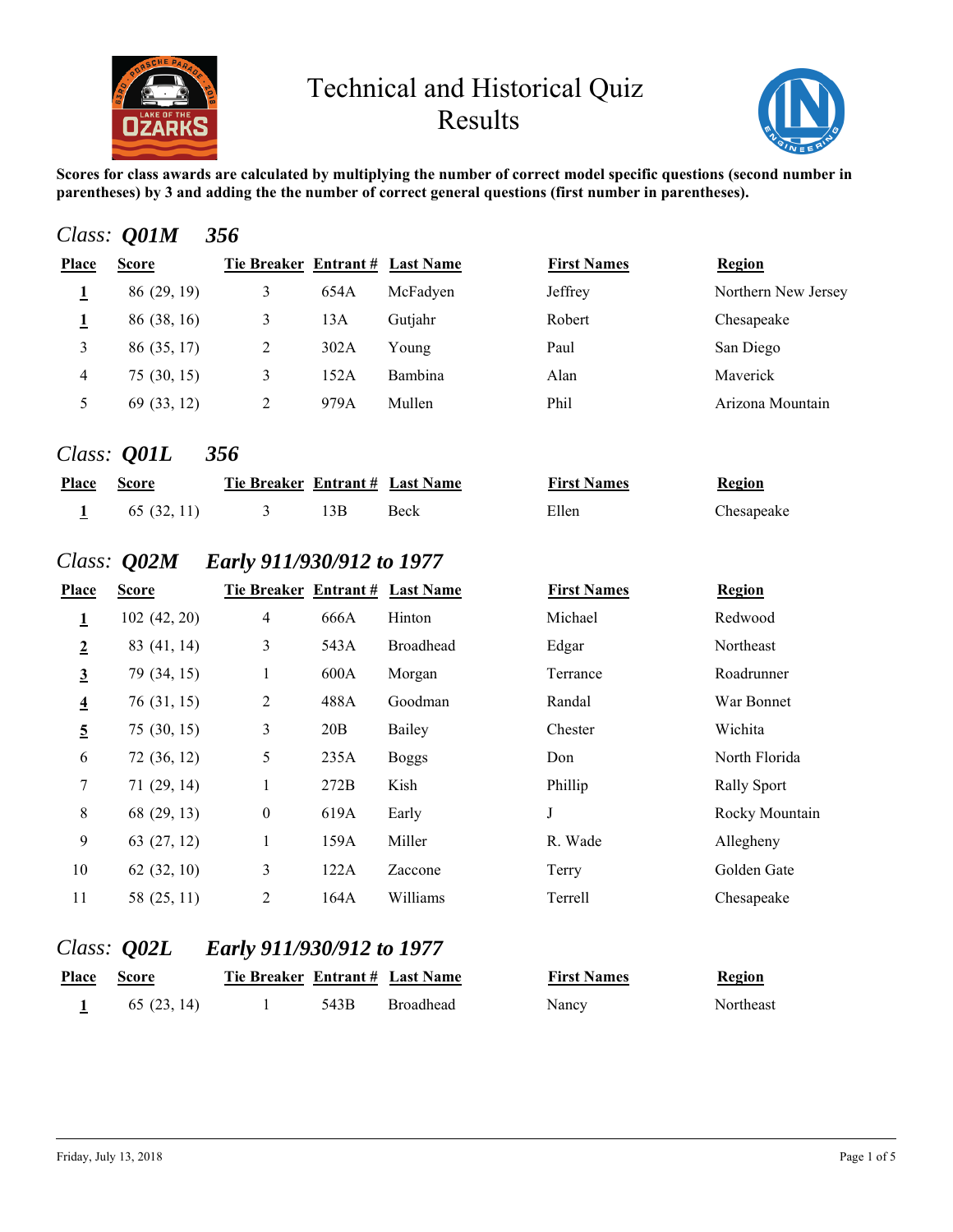



**Scores for class awards are calculated by multiplying the number of correct model specific questions (second number in parentheses) by 3 and adding the the number of correct general questions (first number in parentheses).**

| Place          | <b>Score</b>       |                                 |      |               | <b>First Names</b> | <b>Region</b>           |
|----------------|--------------------|---------------------------------|------|---------------|--------------------|-------------------------|
|                |                    | Tie Breaker Entrant # Last Name |      |               |                    |                         |
| $\mathbf{1}$   | 106(43, 21)        | 5                               | 431A | Reardon       | Sean               | Kansas City             |
| $\overline{2}$ | 86 (32, 18)        | $\mathfrak{Z}$                  | 823A | Doty          | Phillip            | <b>Bluegrass</b>        |
| 3              | 81 (27, 18)        | 3                               | 648A | Mensch        | Gunner             | Big Island Hawaii       |
| $\overline{4}$ | 79 (28, 17)        | 3                               | 943A | Bohlander     | Phil               | Western Michigan        |
| 5              | 77(38, 13)         | $\overline{4}$                  | 4A   | Ambrosino     | Aaron              | Hudson Champlain        |
| 5              | 77(38, 13)         | $\overline{4}$                  | 2A   | Gorsuch       | Thomas             | Spacecoast              |
|                | Class: <b>Q03L</b> | Mid 911/930 1978-1989           |      |               |                    |                         |
| Place          | <b>Score</b>       | Tie Breaker Entrant # Last Name |      |               | <b>First Names</b> | <b>Region</b>           |
| $\mathbf{1}$   | 68 (26, 14)        | 3                               | 394B | DeRoos        | Nancy              | Oregon                  |
|                |                    | Class: $Q04M$ 911(964 & 993)    |      |               |                    |                         |
| Place          | <b>Score</b>       | Tie Breaker Entrant # Last Name |      |               | <b>First Names</b> | Region                  |
| $\mathbf{1}$   | 87 (33, 18)        | $\sqrt{2}$                      | 711A | Yancey        | Harvey             | Carolinas               |
| $\overline{2}$ | 80 (26, 18)        | $\overline{2}$                  | 296A | Sears         | Fred               | Keystone                |
| $\overline{3}$ | 73 (34, 13)        | $\mathfrak{Z}$                  | 171A | Hammond       | Chip               | <b>Inland Northwest</b> |
| 4              | 69 (24, 15)        | $\boldsymbol{0}$                | 786A | Hutchens      | Michael            | Cimarron                |
| 5              | 67(34, 11)         | $\mathbf{1}$                    | 514A | Wolfgang      | Gary               | Suncoast Florida        |
| 6              | 66 (30, 12)        | $\overline{2}$                  | 835A | Stelk         | James              | Central Iowa            |
|                |                    | Class: $Q04L$ 911(964 & 993)    |      |               |                    |                         |
| Place          | <b>Score</b>       | Tie Breaker Entrant # Last Name |      |               | <b>First Names</b> | <b>Region</b>           |
| 1              | 67(22, 15)         | $\overline{4}$                  | 266A | <b>Brandt</b> | Donna              | Chesapeake              |
| $\overline{2}$ | 63(24, 13)         | 5                               | 19A  | Shaw          | Liz                | Roadrunner              |
|                |                    | 61(25, 12)                      | 296B | Sears         | Judy               | Keystone                |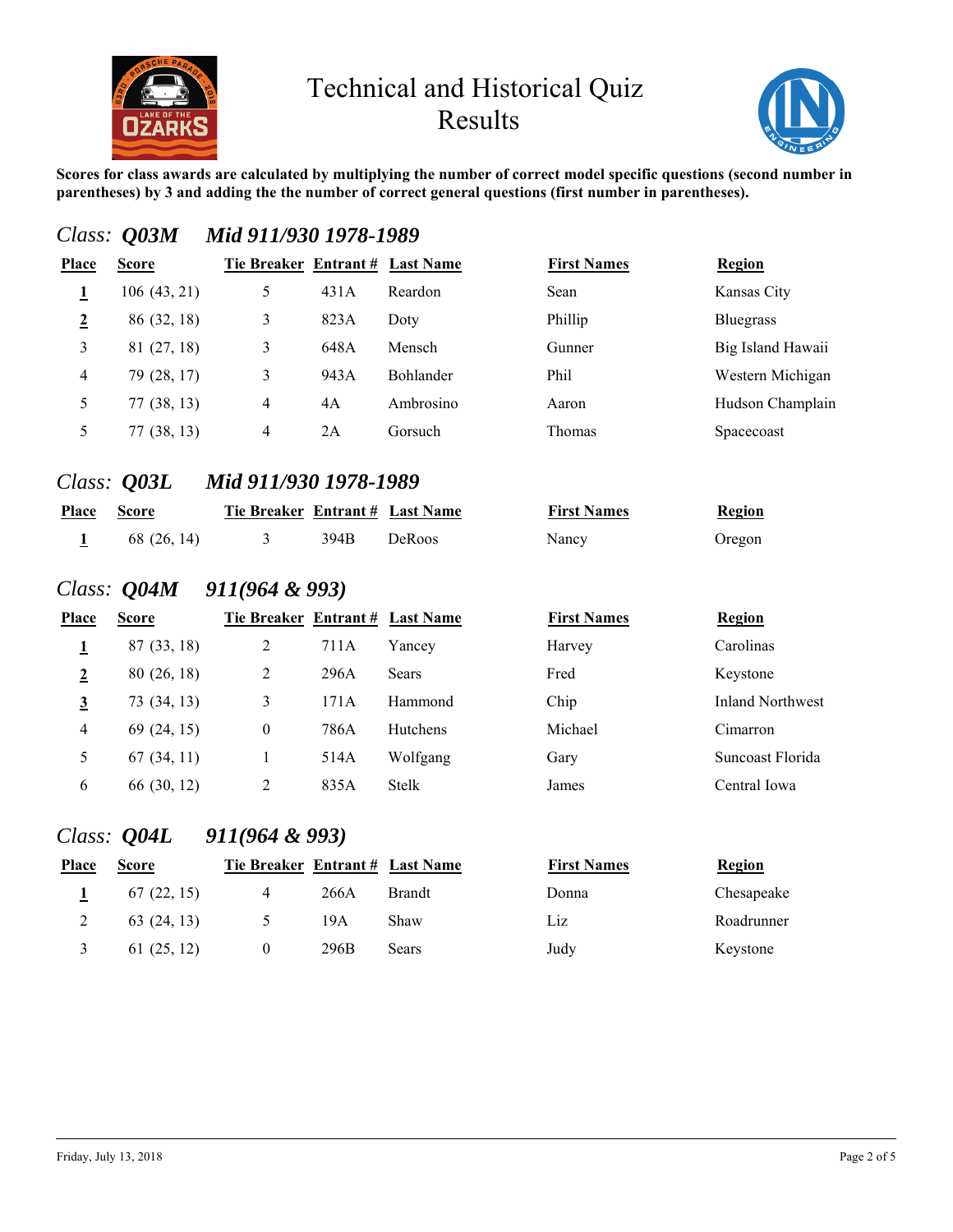



**Scores for class awards are calculated by multiplying the number of correct model specific questions (second number in parentheses) by 3 and adding the the number of correct general questions (first number in parentheses).**

|                          | Class: $Q05M$                               | 911 (996, 997 & 991)                                         |      |         |                              |                       |
|--------------------------|---------------------------------------------|--------------------------------------------------------------|------|---------|------------------------------|-----------------------|
| <b>Place</b>             | <b>Score</b>                                | Tie Breaker Entrant # Last Name                              |      |         | <b>First Names</b>           | Region                |
| 1                        | 95 (38, 19)                                 | 3                                                            | 913A | Kidd    | Steven                       | <b>Gold Coast</b>     |
| 2                        | 87 (33, 18)                                 | $\overline{4}$                                               | 133A | Horner  | Jason                        | <b>First Settlers</b> |
| 3                        | 66 (27, 13)                                 | 2                                                            | 141A | Gutjahr | Joshua                       | Maverick              |
| <b>Place</b><br><u>1</u> | Class: $Q05L$<br><b>Score</b><br>76(31, 15) | 911 (996, 997 & 991)<br>Tie Breaker Entrant # Last Name<br>3 | 913B | Kidd    | <b>First Names</b><br>Dottie | Region<br>Gold Coast  |
|                          |                                             |                                                              |      |         |                              |                       |

#### *Class: Q06M 914*

| Place                   | <b>Score</b> | Tie Breaker Entrant # Last Name |       |              | <b>First Names</b> | <b>Region</b>      |
|-------------------------|--------------|---------------------------------|-------|--------------|--------------------|--------------------|
| $\overline{\mathbf{1}}$ | 96 (39, 19)  | 3                               | 5A    | Alban        | Manny              | Chesapeake         |
| $\overline{2}$          | 95 (44, 17)  | 3                               | 427A  | Spreen       | Carey              | Maverick           |
| $\overline{3}$          | 92 (29, 21)  | 1                               | 217A  | Thomas       | <b>Brian</b>       | Cimarron           |
| $\overline{4}$          | 84 (30, 18)  | $\overline{2}$                  | 210A  | Blyholder    | Andrew             | Golden Gate        |
| 5                       | 83 (35, 16)  | $\mathbf{1}$                    | 738A  | <b>Sells</b> | George             | Carolinas          |
| 6                       | 76 (34, 14)  | 3                               | 1022A | Riddle       | Deems              | Tennessee          |
| $\tau$                  | 68 (32, 12)  | 1                               | 27A   | Biddle       | Robert             | Arizona            |
| $\,8\,$                 | 67(28, 13)   | 1                               | 365A  | Heverling    | John               | Carolinas          |
| 9                       | 63(30, 11)   | 1                               | 123A  | Weideman     | Fred               | San Gabriel Valley |
| 10                      | 62(20, 14)   | 2                               | 261A  | Checel       | Lester             | Northern Ohio      |

#### *Class: Q06L 914*

| <b>Place</b> | <b>Score</b> | Tie Breaker Entrant # Last Name |      |               | <b>First Names</b> | <b>Region</b>      |
|--------------|--------------|---------------------------------|------|---------------|--------------------|--------------------|
|              | 63 (27, 12)  |                                 | 27B  | <b>Biddle</b> | Kerry              | Arizona            |
|              | 57 (27, 10)  |                                 | 123B | Weideman      | Carole             | San Gabriel Valley |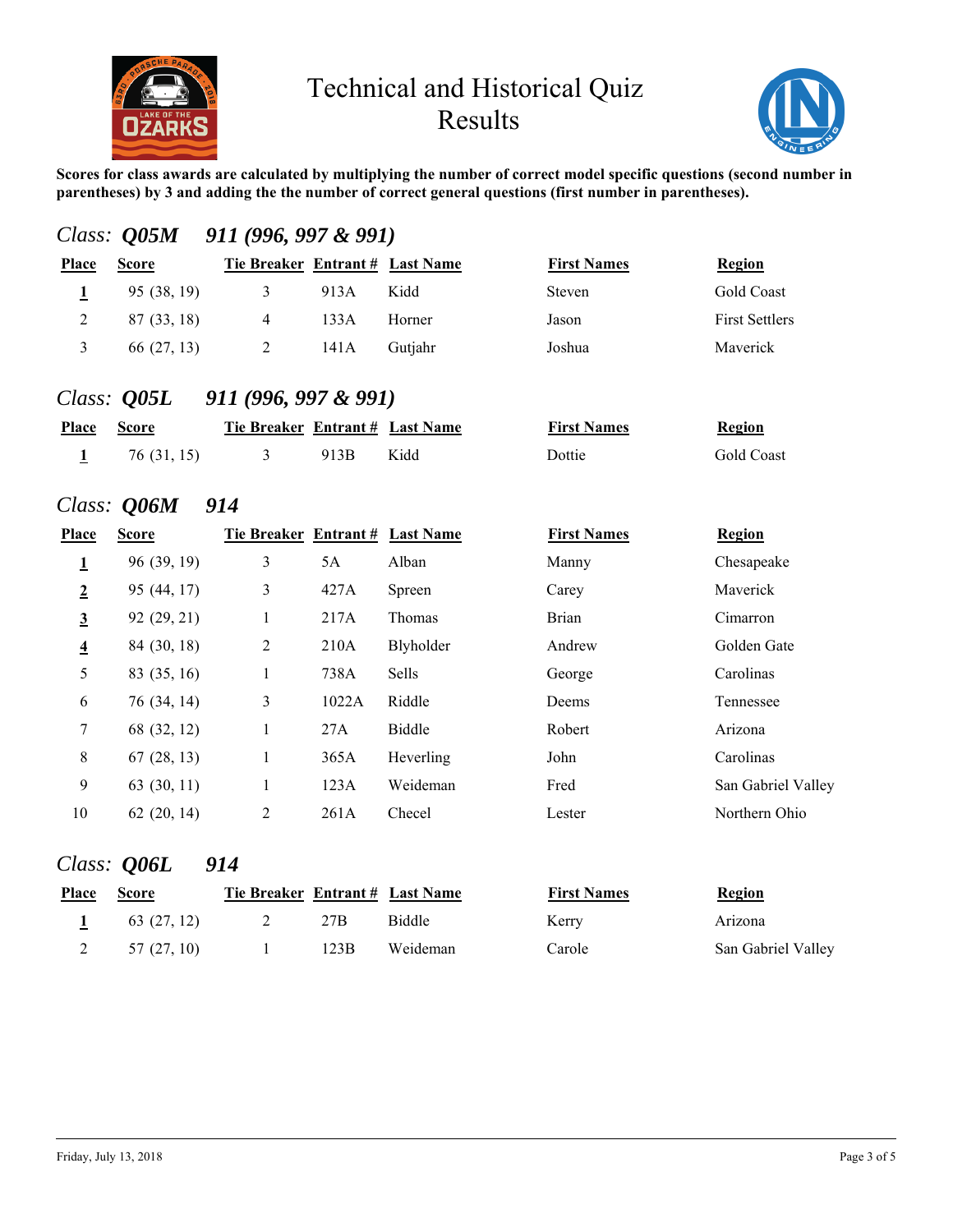



**Scores for class awards are calculated by multiplying the number of correct model specific questions (second number in parentheses) by 3 and adding the the number of correct general questions (first number in parentheses).**

## *Class: Q07M 924/928/944/968*

| Place          | <b>Score</b> | Tie Breaker Entrant # Last Name |      |          | <b>First Names</b> | <b>Region</b>            |
|----------------|--------------|---------------------------------|------|----------|--------------------|--------------------------|
| 1              | 107(41, 22)  | 4                               | 628A | Abken    | Alfred             | California Central Coast |
| $\overline{2}$ | 92 (35, 19)  | 3                               | 558A | Crumb    | Kimberley          | Nord Stern               |
| $\overline{3}$ | 91 (34, 19)  | 3                               | 40A  | Carr     | Ronald             | Mid Ohio                 |
| $\overline{4}$ | 91 (37, 18)  | 2                               | 45A  | Phillips | Gregory            | San Diego                |
| 5              | 89 (32, 19)  | 2                               | 418A | Setina   | Jon                | <b>Ozark Lakes</b>       |
| 6              | 85 (37, 16)  |                                 | 434A | Hammond  | Jeffrey            | Schones Land             |
| $\tau$         | 84 (39, 15)  | 3                               | 362A | Addis    | Bill               | <b>Inland Northwest</b>  |
| 8              | 83 (38, 15)  |                                 | 709A | Morris   | Terry              | Wichita                  |
| 9              | 80 (32, 16)  | 1                               | 448A | Gray     | Mike               | Wichita                  |
| 10             | 74 (26, 16)  | 2                               | 576A | Young    | Paul               | San Diego                |

## *Class: Q07L 924/928/944/968*

| <b>Place</b>            | <b>Score</b> | Tie Breaker Entrant # Last Name |      |        | <b>First Names</b> | <b>Region</b>      |
|-------------------------|--------------|---------------------------------|------|--------|--------------------|--------------------|
|                         | 62(29, 11)   | 3                               | 272A | Kish   | Francie            | <b>Rally Sport</b> |
| $\overline{2}$          | 59 (26, 11)  | 3                               | 73A  | Miller | Minta              | Chesapeake         |
| $\overline{3}$          | 55 (19, 12)  | 3                               | 20A  | Bailey | Julie              | Wichita            |
| $\overline{\mathbf{4}}$ | 54 (21, 11)  | 3                               | 418B | Setina | Renee              | Ozark Lakes        |
| 5                       | 46(22, 8)    | 2                               | 302B | Young  | Ruth               | San Diego          |
| 6                       | 46(19, 9)    |                                 | 73B  | Binek  | Jayla              | Intermountain      |
|                         |              |                                 |      |        |                    |                    |

| <u>rst Names</u> | <b>Region</b> |
|------------------|---------------|
| ancie            | Rally Sp      |
| inta             | Chesape       |
| lie              | Wichita       |
| enee             | Ozark L       |
| ıth              | San Die       |
| yla              | Intermo       |

## *Class: Q08M Cayenne/Panamera/Macan*

| <b>Place</b> | <b>Score</b> | Tie Breaker Entrant # Last Name |      |               | <b>First Names</b> | <b>Region</b>   |
|--------------|--------------|---------------------------------|------|---------------|--------------------|-----------------|
|              | 101(35, 22)  |                                 | 394A | <b>DeRoos</b> | Jeff               | Oregon          |
|              | 76 (40, 12)  | 4                               | 293A | Sorensen      | Jim                | Alpine Mountain |
|              | 72 (21, 17)  |                                 | 16A  | Galloway      | Alex               | Carolinas       |